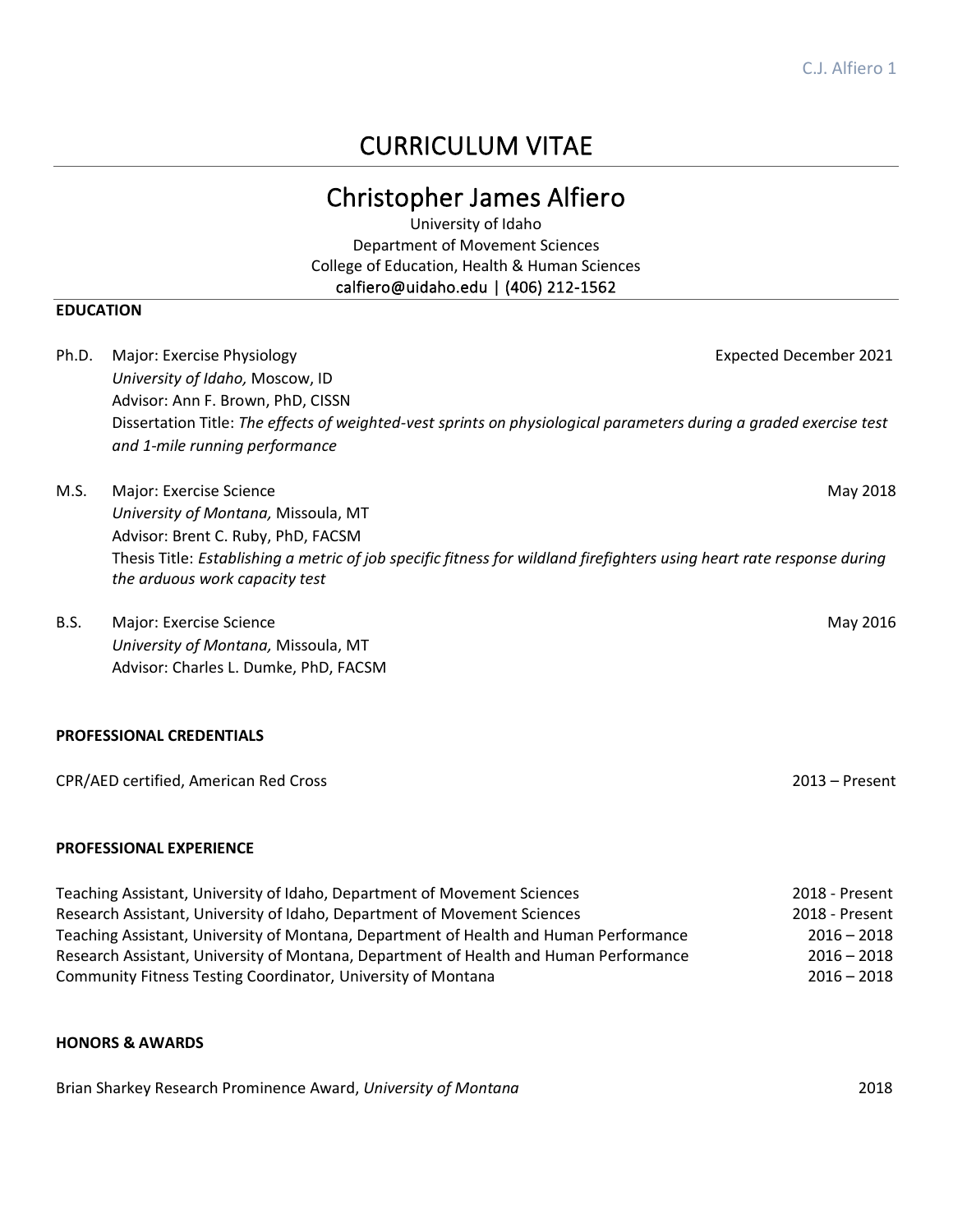## **PROFESSIONAL MEMBERSHIPS**

| American College of Sports Medicine            | 2018 - Present |
|------------------------------------------------|----------------|
| Northwest American College of Sports Medicine  | 2015 - Present |
| National Strength and Conditioning Association | 2019 - Present |

## **TEACHING EXPERIENCE**

## *Courses Taught*

University of Idaho, Moscow, ID

Physiology of Exercise Laboratory (PEP 418L; undergraduate) Fitness Assessment & Prescription Laboratory (PEP 493; undergraduate) Introduction to Exercise Science & Health (PEP 100; undergraduate) Introduction to Biomechanics Laboratory (PEP 300; undergraduate) Psychosocial Determinants of Health (H&S 451; undergraduate)

University of Montana, Missoula, MT

5/10-kilometer Race Training (ACT 163; undergraduate) Stretch and Relax (ACT 101; undergraduate) Exercise Disease & Aging Laboratory (KIN 484; undergraduate) Undergraduate Research (KIN 490; undergraduate)

## **RESEARCH & ORIGINAL CREATIVE WORK**

### *Refereed Journal Articles*

- Brown, A.F., **Alfiero, C. J.**, Chun, Y., Holmes, A., Bailey, J. P. (2021) The effects of foot position on jumping and landing mechanics in collegiate dancers (In Preparation).
- Brown, A. F., **Alfiero, C. J.,** Brooks, S. J., Kviatkovsky, S. A., Smith-Ryan, A. E., Ormsbee, M. J. (2021). Prevalence of normal weight obesity & health implications for the female collegiate dancer. *Journal of Strength and Conditioning Research* (In Review).
- Brown, A. F., Brooks, S. J., Sawyer, S., Stephens, J., Lotstein, A., Skiles, C., **Alfiero, C. J.,** Meenan, M. (2020) Female Collegiate Dancers Body Composition, Macronutrient and Micronutrient Intake Across Two Academic Years: A Longitudinal Analysis. *Journal of Functional Morphology and Kinesiology.*
- **Alfiero, C. J.,** Brooks, S. J., Bideganeta, H. M., Contreras, C., Brown, A. F. (2020). Aerobic and anaerobic fitness and body composition are improved in collegiate dancers following 6 weeks of high intensity interval training. *Journal of Dance Medicine and Science* (In Review).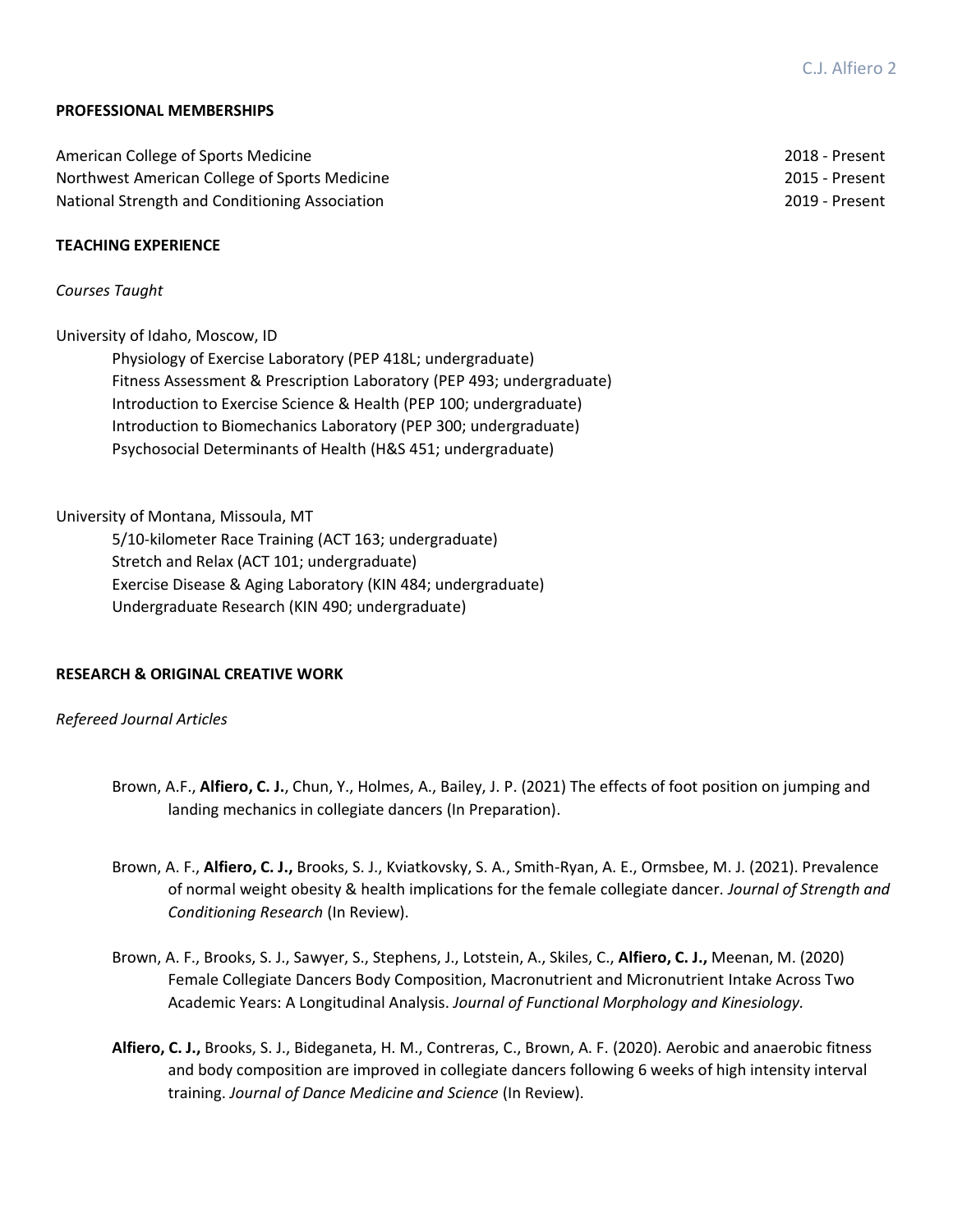### **PROFESSIONAL PRESENTATIONS**

#### *Refereed Presentations at Conferences*

- **Alfiero, C. J.,** Brooks, S. J., Skiles, C. M., Bailey, J. P., Brown, A. F. (2020) The Effect of Pre-conditioning Heavy Resistance Exercises on Ventilatory Threshold and VO<sub>2max</sub>: A Pilot Study. Northwest American College of Sports Medicine, Boise, ID.
- **Alfiero, C. J.,** Dumke, C. L., Ruby, B. C., Bundle, M. W. (2018) Cardiorespiratory Responses to the USFS Wildland Firefighter Arduous Pack Test. Northwest American College of Sports Medicine, Bend, OR.
- **Alfiero, C. J.,** Dumke, C. L., Ruby, B. C., & Bundle, M. W. (2018). Cardiorespiratory Responses to the USFS Wildland Firefighter Arduous Pack Test. American College of Sports Medicine, Minneapolis, MN.
- Strang, J. T., **Alfiero, C. J.**, & Bundle, M. W. (2018). Metabolic cost of load carriage: evaluating existing models with empirical data. Northwest American College of Sports Medicine, Bend, OR.
- Kamrud, K. E., Skoric, R. J., Ruple, B. A., Strang, J. T., **Alfiero, C. J.**, & Bundle, M. W. (2018). Load carriage and energy expenditure during treadmill vs field trials. Northwest American College of Sports Medicine, Bend, OR.
- Baker, R. L., Berglund, K. M., Habighorst, H. E., Strang, J. T., **Alfiero, C. J.**, & Bundle, M. W. (2018). Does the metabolic cost of load carriage differ between males and females? Northwest American College of Sports Medicine, Bend, OR.
- **Alfiero, C. J.,** Nickol, K., Schleh, M., Ruby, B. C., Dumke, C. L. (2016) The Effect of Hydration Status on Physiological Markers During Heat Acclimation. Northwest American College of Sports Medicine, Tacoma, WA.

## **GRANTS & GIFTS**

#### *Awarded Grants*

**Alfiero, C. J.** (2020). *The effects of weighted-vest sprints on physiological parameters during a graded exercise test and 1-mile running performance.* American College of Sports Medicine Northwest Student Research Award. Total Award: \$500.

**Alfiero, C. J.** (2019). American College of Sports Medicine Northwest Student Travel Award. Total Award: \$250.

### *Awarded Gifts*

**Alfiero, C. J.,** Brooks, S. J., Bideganeta, H. M., Contreras, C., Brown, A. F. (2019). *Aerobic and anaerobic fitness and body composition are improved in collegiate dancers following 6 weeks of high intensity interval training*. Dymatize Enterprises. Total Award: \$5000.